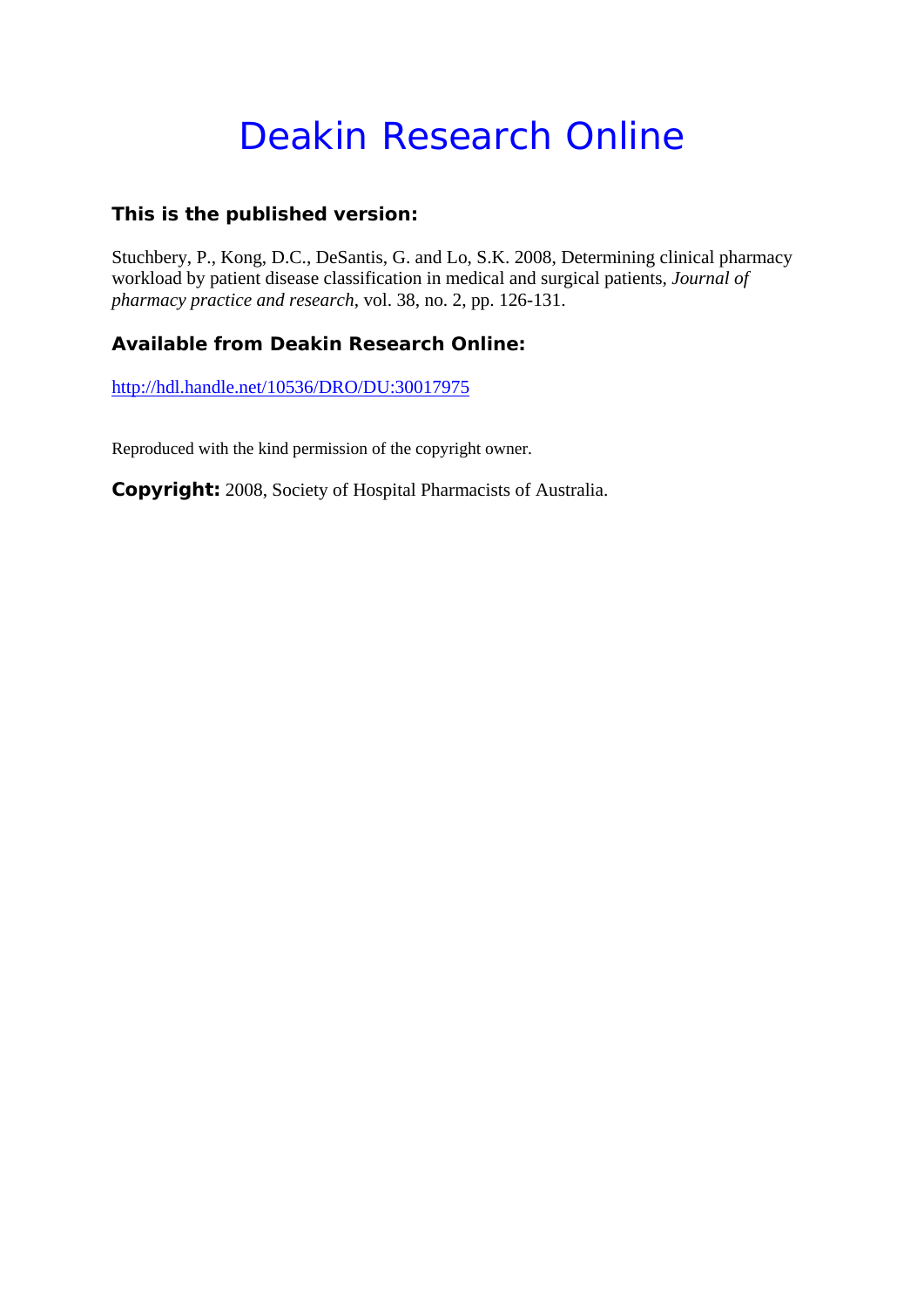# **Determining Clinical Pharmacy Workload by Patient Disease Classification in Medical and Surgical Patients**

**Peter Stuchbery, David CM Kong, Giovanna N DeSantis, Sing Kai Lo**

#### **ABSTRACT**

**Aim:** To determine the time needed to provide clinical pharmacy services to individual patient episodes for medical and surgical patients and the effect of patient presentation and complexity on the clinical pharmacy workload.

**Method:** During a 5-month period in 2006 at two general hospitals, pharmacists recorded a defined range of activities that they provided for patients, including the actual times required for these tasks. A customised database linked to the two hospitals' patient administration systems stored the data according to the specific patient episode number. The influence of patient presentation and complexity on the clinical pharmacy activities provided was also examined.

**Results:** The average time required by pharmacists to undertake a medication history interview and medication reconciliation was 9.6 (SD 4.9) minutes. Interventions required 5.7 (SD 4.6) minutes, clinical review of the medical record 5.5 (SD 4.0) minutes and medication order review 3.5 (SD 2.0) minutes. For all of these activities, the time required for medical patients was greater than for surgical patients and greater for 'complicated' patients. The average time required to perform all clinical pharmacy activities for 1071 completed patient episodes was 14.4 (SD 10.9) minutes and was greater for medical and 'complicated' patients.

**Conclusion:** The time needed to provide clinical pharmacy services was affected by whether the patients were medical or surgical. The existence of comorbidities or complications affected these times. The times required to perform clinical pharmacy activities may not be consistent with recently proposed staff ratios for the provision of a basic clinical pharmacy service. **J Pharm Pract Res 2008; 38: 126-31.**

#### **INTRODUCTION**

The range and prevalence of activities that comprise clinical pharmacy services in Australian hospitals has been reported previously, along with the extent to which hospitals offer these services.<sup>14</sup> However, none of these reports specify the resources consumed by pharmacy departments in providing these services. Early reports of clinical pharmacy services in Australia provided some indication of the resources needed to provide these services per occupied bed.5,6 Subsequent studies demonstrated more detailed workload reporting, although the surveys indicated that the nature of documentation of clinical pharmacy services was not uniform.7-9 One national survey of documentation practices showed that no pharmacy service reported on the time spent providing clinical pharmacy services to individual patient episodes.<sup>9</sup>

Recording the time needed to provide clinical pharmacy services at the individual patient level would allow the effect of patient complexity on the clinical pharmacy workload to be determined. This could help with service planning, inform the PharmGroup analysis of pharmacy episodes of care, and help manage the Australian Health Ministers' requirement to provide pharmaceutical review for inpatients.10,11

We have previously described recording tools to measure the time required to provide components of clinical pharmacy services.<sup>12</sup> The tools successfully recorded the times to conduct medication reconciliation as well as other routine medication monitoring activities and pharmaceutical interventions. Through the use of these tools, the aim of this study was to determine the time needed to provide clinical pharmacy services to individual patient episodes for medical and surgical patients and the effect of patient presentation and complexity on the clinical pharmacy workload.

#### **METHOD**

The study was conducted at two Melbourne hospitals, the 300 bed The Northern Hospital, and the 323-bed Western Hospital, over five months from May to September 2006. The Human Research and Ethics Committees of Northern Health, Melbourne Health and Deakin University gave approval for the study. Study participants were overnight patients discharged from the medical and surgical wards at The Northern Hospital and patients discharged from the general medical and surgical units at Western Hospital. The pattern of clinical pharmacist activity at the two hospitals was confirmed by direct observation, similar to that previously reported in other Australian hospitals.<sup>13</sup>

At The Northern Hospital the medical and surgical wards (158 beds) were serviced by 4.5 full-time equivalent pharmacists (average 35 beds/pharmacist). Pharmacists ranged in experience from newly registered to more than 20 years postregistration. At the Western Hospital the medical and surgical units (275 beds) were serviced by 7 full-time equivalent pharmacists (average 39 beds/pharmacist). Pharmacists ranged in experience from newly registered to 12 years postregistration. The participating pharmacists completed the designated workload documentation each weekday for as many patients as possible in the high turnover environments of the two hospitals. No eligible patients were excluded.

Pharmacists at both sites recorded the medication history interview and medication reconciliation on identical Pharmaceutical Clinical Pathway (PCP) forms using the tools previously described.12 Clinical Activity Data Sheets (CADS) were used at the two hospitals to record clinical activities such as medication chart review, clinical review, adverse drug reaction management, therapeutic drug monitoring and provision of drug information. Each patient intervention was recorded in the Riskman adverse incident monitoring system.

The recording tools were used as previously, with one modification to the PCP form—the pharmacists recorded the time to complete all details on page 1 of the form in a designated section.<sup>12</sup>This included the time to confirm allergy status, medication history, usual medication administration

**Peter Stuchbery,** MPharm, FSHP, BBus, Director of Pharmacy, The Northern Hospital, Epping, **David CM Kong,** BPharm, MPharm, PhD, Lecturer, School of Pharmacy Practice, Monash University, Parkville, **Giovanna N DeSantis,** BPharm, Director of Pharmacy, Western Hospital, Footscray, **Sing Kai Lo,** Professor, and Associate Dean (Research), Faculty of Health, Medicine, Nursing and Behavioural Sciences, Deakin University, Burwood, Victoria

**Address for correspondence:** Peter Stuchbery, Pharmacy Department, The Northern Hospital, Epping Vic. 3076, Australia E-mail: peter.stuchbery@nh.org.au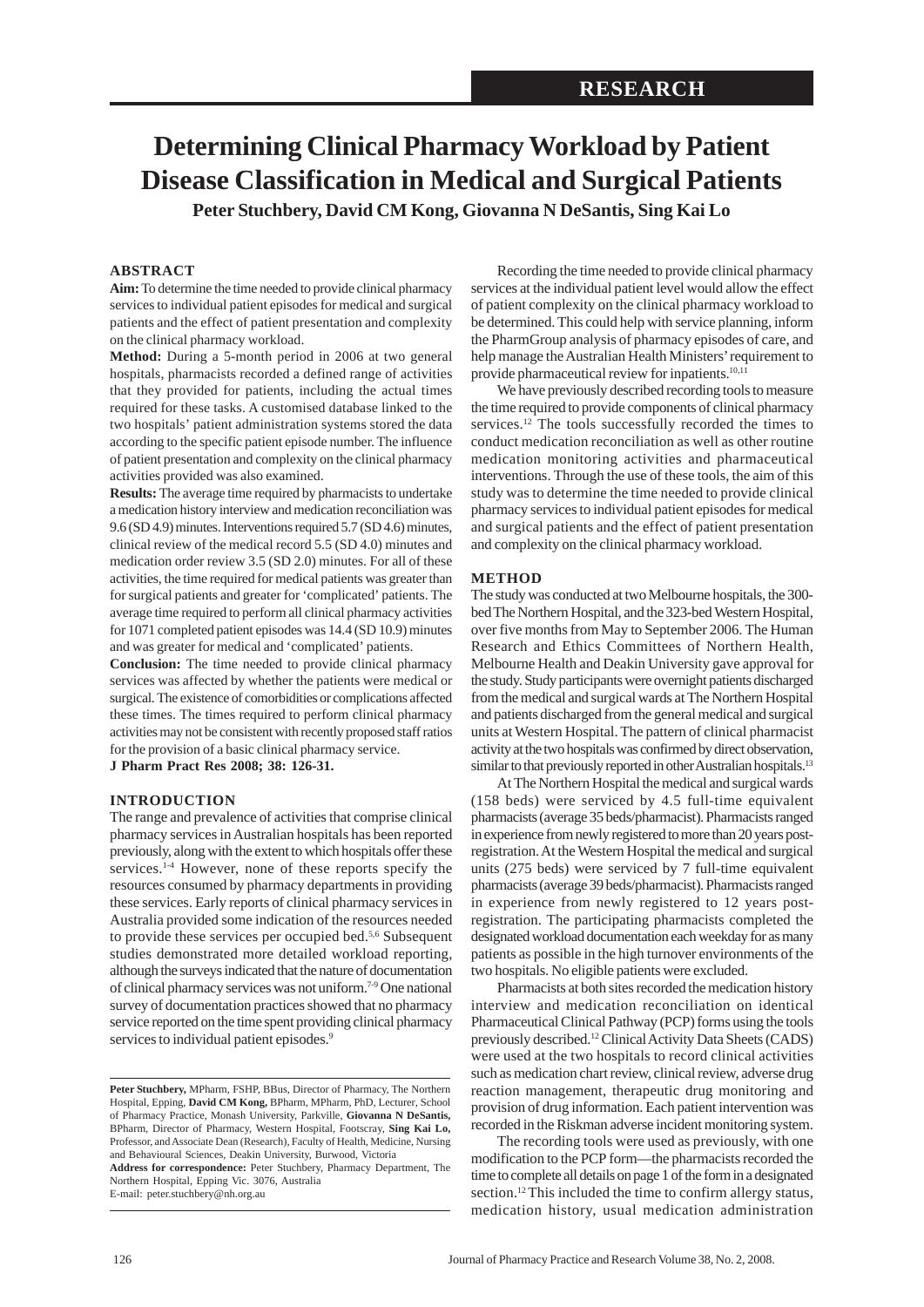arrangements and the current location of patients' own medicines. Data recorded on page 2 of the PCP form was not used as we previously found that this information was not recorded consistently.12 The time needed to complete the PCP form was also recorded and the completed form was filed in the medical notes. On the CADS, the pharmacists recorded the occurrence and date of when they performed each of the activities. Every one week in four, the time required to perform each activity on the CADS and the time required for each intervention entered into Riskman was recorded. Prior to each of these 'time sampling' intervals, a training session was provided to the participating pharmacists to reinforce the need to record times, as well as the methods of recording.

Completing the PCP form and recording interventions in Riskman represented routine practice at both hospitals. The extra work incurred by participating pharmacists was the use of the CADS to record the described clinical activities and to record times to perform the activities measured by the study.

At both hospitals, eligible patients were identified from a list generated by a clerk from the Health Information Services Department. The clerk retrieved PCP forms detected from patients' medical records and provided a copy to the researchers. The completed CADS were provided to the researchers by the pharmacists as each inpatient was discharged from hospital. Finally, the researchers extracted records of pharmacists' interventions from Riskman. For each type of record, patients were identifiable only by their medical record number.

A customised database was developed to record each activity undertaken on behalf of each patient. Specifically developed software, integrated with the customised database, allowed interrogation of each hospital's patient administration system and resulted in identification of the unique patient episode number associated with each patient's admission. A clerk entered all patient data into the database, attributing all clinical pharmacy activity data associated with each patient's episode to that specific episode number (Figure 1). The process allowed the entry to the database of different patient records at different times, as these records became available. The link to each patient administration system also enabled the extraction of patient data relating to that episode, such as length of stay and the patient's assigned diagnosis-related group classification (Figure 2).



**Figure 1. Method of allocating clinical pharmacy activity records to the patient episode number (PAS = patient administration system)**

The disease classification structure used to assign the diagnosis-related group to each patient episode was the Australian refined diagnosis-related group structure.<sup>14</sup> Within this structure, diseases affecting a particular body system have a designated major disease classification (MDC), e.g. MDC 01 is diseases and disorders of the nervous system. Different



**Figure 2. Interfacing software linking the database and the two patient administration systems (PAS) allows linking of pharmacy activity data with patient episode data from the PAS**

diseases within a major disease classification can be of a medical, surgical or other nature, where the latter refers to diagnostic procedures such as endoscopy or telemetry.14 Finally, each disease has a specific diagnosis-related group classification, which can exist in a 'complicated' form (with the existence of comorbidities or complications) or in an 'uncomplicated' form.14

Extraction of the diagnosis-related group classification allowed the identification of the nature of patient presentation as medical, surgical or other. It also allowed identification of the major disease classification associated with each diagnosisrelated group classification.For each patient it was possible to indicate each episode as complicated (presence of severe or catastrophic comorbidities or complications) or uncomplicated.

Reports extracted from the customised database detailed for each record type (PCP forms, CADS records, intervention extracts), the activities linked to each unique patient episode number. The researchers then linked the data for each unique patient episode number together, to produce a record of total clinical pharmacy activities performed for each patient episode. This enabled the analysis of patient episodes for the effects of patient type, major disease classification and patient complexity on workload. It also enabled the analysis of all component activities of the completed patient episodes.

The results represent an analysis of the clinical activities performed by pharmacists during those intervals where they recorded the time needed to perform clinical activities (i.e. time sampling intervals). The results include those for the aggregate of activities comprising completed patient episodes, where all recorded activities took place within the time sampling intervals.

#### **RESULTS**

Over the five months of the study, there were 3701 eligible patient separations (patients discharged) from the medical and surgical wards at The Northern Hospital and 3920 eligible patient separations from the Western Hospital. The number of patients for whom there was a record of clinical pharmacy activity performed was 2210 at The Northern Hospital and 2415 at the Western Hospital.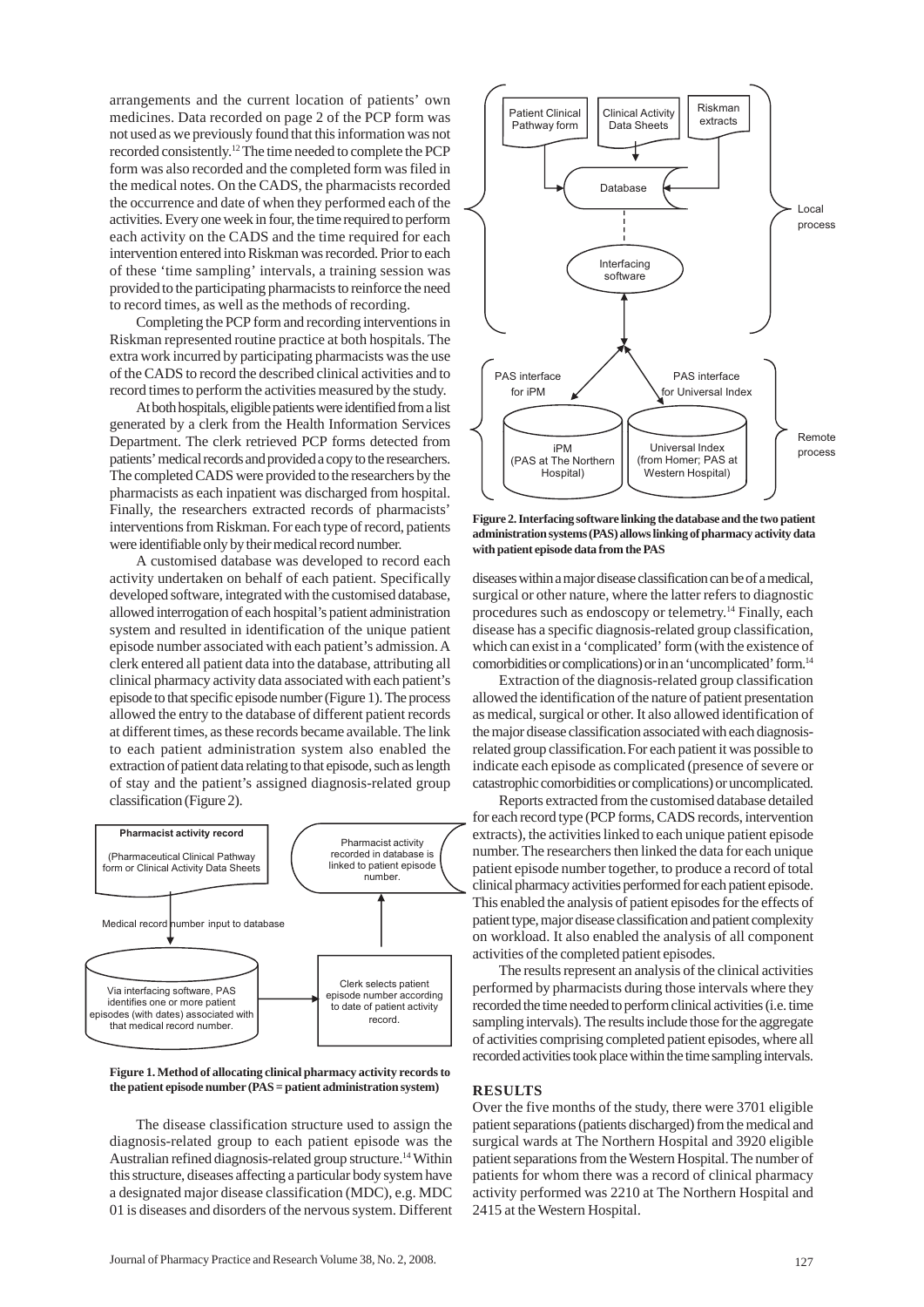Pharmacists recorded the time to conduct the medication history interview and medication reconciliation on the PCP form on 2605 occasions. During time sampling intervals, the numbers of activities with times recorded on the CADS for the component activities were: medication order review 2603, clinical review 1330, adverse drug reaction management 9, therapeutic drug monitoring 190 and provision of drug information 387. Pharmacists recorded the times needed for interventions to treatment on 575 occasions during time sampling intervals. There were 1071 completed patient episodes where all of the recorded activities took place within the time sampling intervals.

An analysis of the times required to conduct the medication interview and medication reconciliation is shown in Tables 1 and 2. For all 2605 observations, the mean time required was 9.6 (SD 4.9) minutes. From the diagnosis-related group classifications, medical patients required a mean time of 10.2 (SD 4.8) minutes and this was significantly more than the mean time of 8.2 (SD 4.9) minutes required for surgical patients ( $p < 0.0001$ ). For 'complicated' patients the mean time was 10.5 (SD 4.9) minutes, significantly greater than the mean time for uncomplicated patients, 8.9 (SD 4.7) minutes  $(p < 0.0001)$ .

The mean time for pharmacists' interventions in all the patients was 5.7 (SD 4.6) minutes. In medical patients, the mean time for an intervention was 6.1 (SD 5.1) minutes and this was significantly greater than for surgical patients, 4.6  $(SD 3.1)$  minutes ( $p = 0.0003$ ). In complicated patients, the mean time for an intervention was 6.2 (SD 5.2) minutes, significantly greater than for uncomplicated patients, 5.2 (SD 3.7) minutes ( $p = 0.0089$ ).

On the CADS for medication order review and clinical review, longer activity times were required for medical patients compared to surgical patients (Table 1) and for complicated patients compared to uncomplicated patients (Table 2). For other activities recorded on the CADS during the time sampling intervals, adverse drug reaction management required a mean of 6.0 (SD 5.8) minutes, therapeutic drug monitoring required

Table 1. Times taken by pharmacists to undertake clinical activities and for completed patient episodes during the time sampling **intervals according to the type of patient presentation (medical, surgical or other)**

| <b>Clinical activities</b>                                                                                 | All patients (min)        | <b>Medical</b> (min)     | Surgical (min)            | Other (min)              |                                        |  |  |
|------------------------------------------------------------------------------------------------------------|---------------------------|--------------------------|---------------------------|--------------------------|----------------------------------------|--|--|
| Medication history interview and medication reconciliation (conducted via Pharmaceutical Clinical Pathway) |                           |                          |                           |                          |                                        |  |  |
| Mean<br>No. patients                                                                                       | $9.6$ (SD 4.9)<br>2605    | $10.2$ (SD 4.8)<br>1734  | 8.2 (SD 4.9)<br>639       | $9.5$ (SD 4.7)<br>232    | M > S p < 0.0001                       |  |  |
| <b>Interventions</b>                                                                                       |                           |                          |                           |                          |                                        |  |  |
| Mean<br>No. patients                                                                                       | $5.7$ (SD 4.6)<br>575     | $6.1$ (SD $5.1$ )<br>376 | $4.6$ (SD $3.1$ )<br>162  | $6.4$ (SD 4.0)<br>37     | $M > S p = 0.0003$                     |  |  |
| <b>Medication order review</b>                                                                             |                           |                          |                           |                          |                                        |  |  |
| Mean<br>No. patients                                                                                       | $3.5$ (SD $2.2$ )<br>2603 | $3.6$ (SD 2.2)<br>1568   | $3.2$ (SD $2.0$ )<br>879  | $3.8$ (SD $2.6$ )<br>156 | $M > S p = 0.0002$                     |  |  |
| <b>Clinical review</b>                                                                                     |                           |                          |                           |                          |                                        |  |  |
| Mean<br>No. patients                                                                                       | $5.5$ (SD 4.0)<br>1330    | $6.1$ (SD 4.4)<br>866    | $4.1$ (SD 2.8)<br>363     | 5.4 (SD 3.5)<br>101      | M > S p < 0.0001                       |  |  |
| <b>Episode totals</b>                                                                                      |                           |                          |                           |                          |                                        |  |  |
| Mean<br>No. patients                                                                                       | 14.4 (SD 10.9)<br>1071    | 15.8 (SD 11.1)<br>677    | $11.0$ (SD $9.1$ )<br>297 | 15.7 (SD 11.8)<br>97     | $M > S$ p < 0.0001<br>O>S $p = 0.0002$ |  |  |

 $M = Medical; S = surgical; O = Other$ 

Table 2. Times taken by pharmacists to undertake clinical activities and for completed patient episodes during the time sampling **intervals according to the complexity of the diagnosis-related group classification**

| <b>Clinical activities</b>                                                                                 | All patients (min)        | Complicated (min)         | Uncomplicated (min)       |                     |  |  |  |  |
|------------------------------------------------------------------------------------------------------------|---------------------------|---------------------------|---------------------------|---------------------|--|--|--|--|
| Medication history interview and medication reconciliation (conducted via Pharmaceutical Clinical Pathway) |                           |                           |                           |                     |  |  |  |  |
| Mean<br>No. patients                                                                                       | $9.6$ (SD 4.9)<br>2605    | $10.5$ (SD 4.9)<br>1172   | 8.9 (SD 4.7)<br>1433      | C $>U$ p $< 0.0001$ |  |  |  |  |
| <b>Interventions</b>                                                                                       |                           |                           |                           |                     |  |  |  |  |
| Mean<br>No. patients                                                                                       | 5.7 (SD 4.6)<br>575       | $6.2$ (SD $5.2$ )<br>311  | $5.2$ (SD $3.7$ )<br>264  | C $>U$ p = 0.0089   |  |  |  |  |
| <b>Medication order review</b>                                                                             |                           |                           |                           |                     |  |  |  |  |
| Mean<br>No. patients                                                                                       | $3.5$ (SD $2.2$ )<br>2603 | $3.6$ (SD $2.3$ )<br>1309 | $3.3$ (SD $2.0$ )<br>1294 | C $>U$ p = 0.0043   |  |  |  |  |
| <b>Clinical review</b>                                                                                     |                           |                           |                           |                     |  |  |  |  |
| Mean<br>No. patients                                                                                       | $5.5$ (SD 4.0)<br>1330    | 5.8 $(SD 4.1)$<br>657     | 5.2 $(SD 4.0)$<br>673     | C $>U$ p = 0.0129   |  |  |  |  |
| <b>Episode totals</b>                                                                                      |                           |                           |                           |                     |  |  |  |  |
| Mean<br>No. patients                                                                                       | 14.4 (SD 10.9)<br>1071    | 17.4 (SD 12.0)<br>403     | $12.6$ (SD $9.6$ )<br>670 | C $>U$ p $< 0.0001$ |  |  |  |  |

 $C =$  complicated;  $U =$  Uncomplicated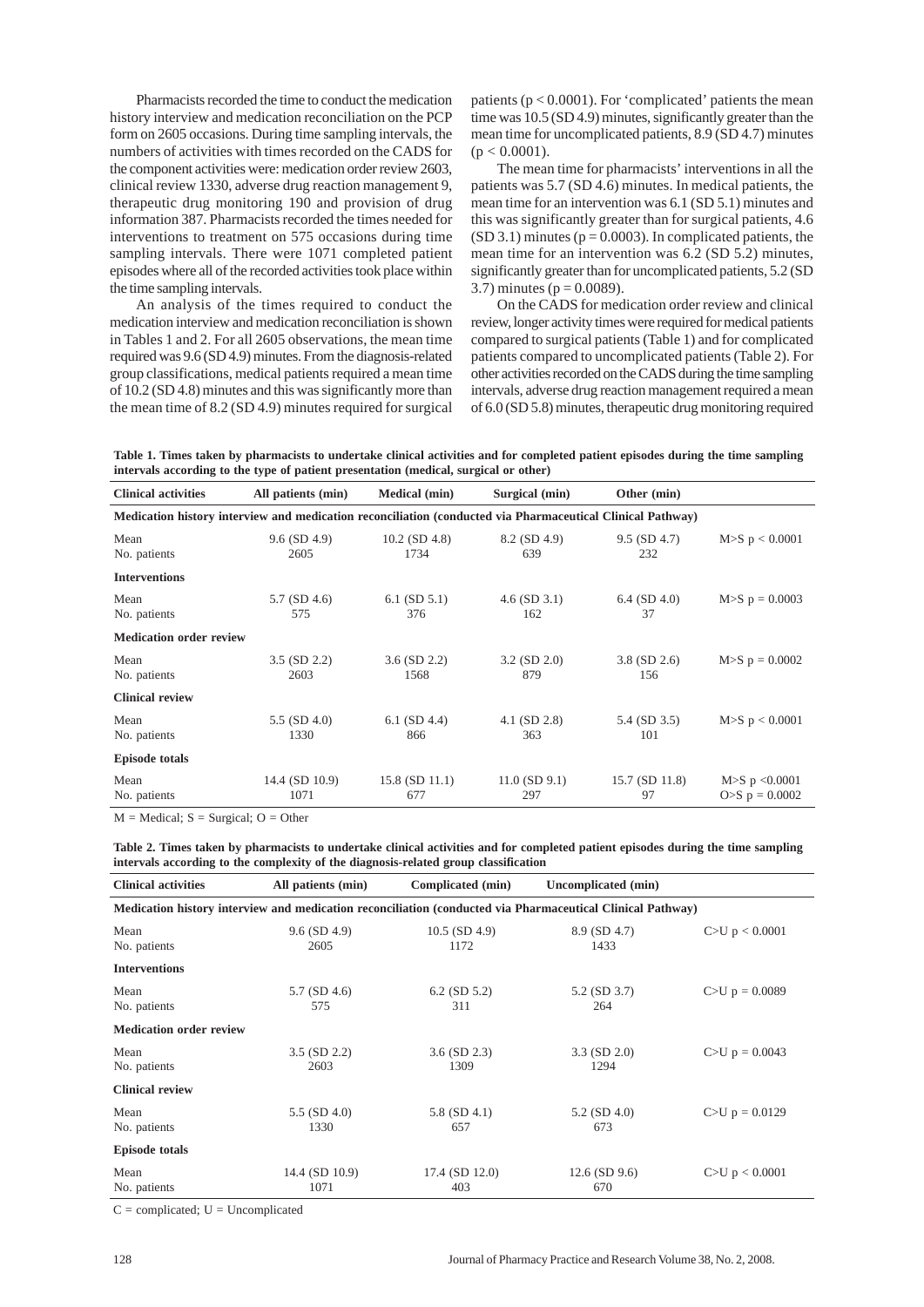a mean of 2.8 (SD 2.0) minutes and provision of drug information required a mean of 3.8 (SD 3.1) minutes. There was no difference between medical and surgical patients, or between complicated and uncomplicated patients, for any of these activities.

The mean time to conduct all activities comprising a completed patient episode for all patients was 14.4 (SD 10.9) minutes. The mean time to conduct all activities comprising a completed patient episode for medical patients was significantly greater than that for surgical patients (15.8 SD 11.1 minutes vs 11.0 SD 9.1 minutes; p < 0.0001). In complicated patients, the mean time was 17.4 (SD 12.0) minutes, significantly greater than for uncomplicated patients, 12.6 (SD 9.6) minutes ( $p < 0.0001$ ). For episodes with the 'other' diagnosis-related group classification  $(n = 97)$ , the mean time to conduct all activities (15.7 SD 11.8 minutes) was greater than for surgical patients ( $p = 0.0002$ ). While the 'other' diagnosis-related group category applies largely to diagnostic and endoscopic procedures, the completed patient episodes in this study had an average length of stay of 4.3 (SD 3.2) days. Forty patients received diagnosis-related group classifications relating to gastroscopy for major disease or complex gastroscopy and a further ten patients received an invasive cardiac procedure following myocardial infarction.

The completed patient episodes according to their assigned major disease classification, where the number of episodes comprising each group was around 100 or more are shown in Table 3. It ranks the major disease classifications in order of the decreasing duration required to provide clinical pharmacy services per episode. Diseases of the circulatory system required the greatest amount of time while diseases of the hepatobiliary systems required the least. There was a difference of more than 50% in the amount of pharmacist time required for these two forms of patient presentation. The time required for complicated and uncomplicated diagnosisrelated group presentations, where there were around ten or more episodes in each sample is also shown in Table 3. Within each pair, the 'complex' presentation required the most time. The average time needed to provide clinical pharmacy services for the pooled medical patients in this subset of data was 19.7 (SD 13.6) minutes; the pooled data for surgical patients was 12.7 (SD 9.2) minutes ( $p = 0.0008$ ). For complicated patients (diagnosis-related group description includes the term 'with catastrophic or severe comorbidities or complications') the mean time was 20.0 (SD 13.6) minutes compared to 14.9 (SD 11.1) for uncomplicated patients (diagnosis-related group

|  |  |  | Table 3. Times required for completed patient episodes according to major disease and diagnosis-related group classifications |
|--|--|--|-------------------------------------------------------------------------------------------------------------------------------|
|  |  |  |                                                                                                                               |

| Code                         | <b>Description</b>                                                                                                                   | <b>Mean</b><br>(min) | <b>SD</b><br>(min) | No.<br>patients |  |  |  |
|------------------------------|--------------------------------------------------------------------------------------------------------------------------------------|----------------------|--------------------|-----------------|--|--|--|
| Major disease classification |                                                                                                                                      |                      |                    |                 |  |  |  |
| 5                            | diseases/disorders of the circulatory system                                                                                         | 18.1                 | 14.2               | 147             |  |  |  |
| 4                            | diseases/disorders of the respiratory system                                                                                         | 16.4                 | 10.5               | 185             |  |  |  |
| $\mathbf{1}$                 | diseases/disorders of the nervous system                                                                                             | 14.6                 | 8.6                | 92              |  |  |  |
| 6                            | diseases/disorders of the digestive system                                                                                           | 14.2                 | 10.7               | 208             |  |  |  |
| 8                            | diseases/disorders of the musculoskeletal system                                                                                     | 13.6                 | 10.8               | 105             |  |  |  |
| 7                            | diseases/disorders of the hepatobiliary system                                                                                       | 11.9                 | 10.1               | 84              |  |  |  |
|                              | Diagnosis-related group classification                                                                                               |                      |                    |                 |  |  |  |
| E65A                         | Chronic obstructive airways disease with catastrophic or severe comorbidities or complications                                       | 19.5                 | 11.7               | 54              |  |  |  |
| E65B                         | Chronic obstructive airways disease without catastrophic or severe comorbidities or complications                                    | 15.0                 | 8.9                | 20              |  |  |  |
| F62A                         | Heart failure and shock with catastrophic or severe comorbidities or complications                                                   | 26.6                 | 23.5               | 13              |  |  |  |
| F62B                         | Heart failure and shock without catastrophic or severe comorbidities or complications                                                | 20.4                 | 13.0               | 31              |  |  |  |
| G02A                         | Major small and large bowel procedures with catastrophic or severe comorbidities or complications                                    | 22.5                 | 8.2                | 10              |  |  |  |
| G02B                         | Major small and large bowel procedures without catastrophic or severe comorbidities or<br>complications                              | 10.6                 | 8.1                | 9               |  |  |  |
| H08A                         | Laparoscopic cholecystectomy with closed common duct exploration with catastrophic or severe<br>comorbidities or complications       | 12.6                 | 9.0                | 11              |  |  |  |
| H08B                         | Laparoscopic cholecystectomy without closed common duct exploration without catastrophic or<br>severe comorbidities or complications | 9.3                  | 7.4                | 23              |  |  |  |

ANOVA between groups;  $F = 4.685$ ,  $p = 0.0003$ 

#### Table 4. Analysis of patient presentation according to disease complexity and ranked according to the times required for **completed patient episodes**

| Group         | <b>Patient type</b>          | Diagnosis-related<br>group complexity         | <b>Mean time</b><br>(min) | Group mean<br>time (min) | Group 95%CI<br>(min) | No. patients    |
|---------------|------------------------------|-----------------------------------------------|---------------------------|--------------------------|----------------------|-----------------|
|               | Surgical                     | uncomplicated                                 | 9.6                       | 9.6                      | $8.2 - 11.0$         | 221             |
| $\mathcal{L}$ | Medical<br>Surgical<br>Other | uncomplicated<br>complicated<br>uncomplicated | 13.9<br>14.9<br>15.5      | 14.3                     | $13.4 - 15.2$        | 365<br>77<br>84 |
|               | Other<br>Medical             | complicated<br>complicated                    | 17.1<br>18.1              | 18.0                     | $16.9 - 19.2$        | 13<br>313       |

ANOVA between groups;  $F = 43.29$ ,  $p < 0.0001$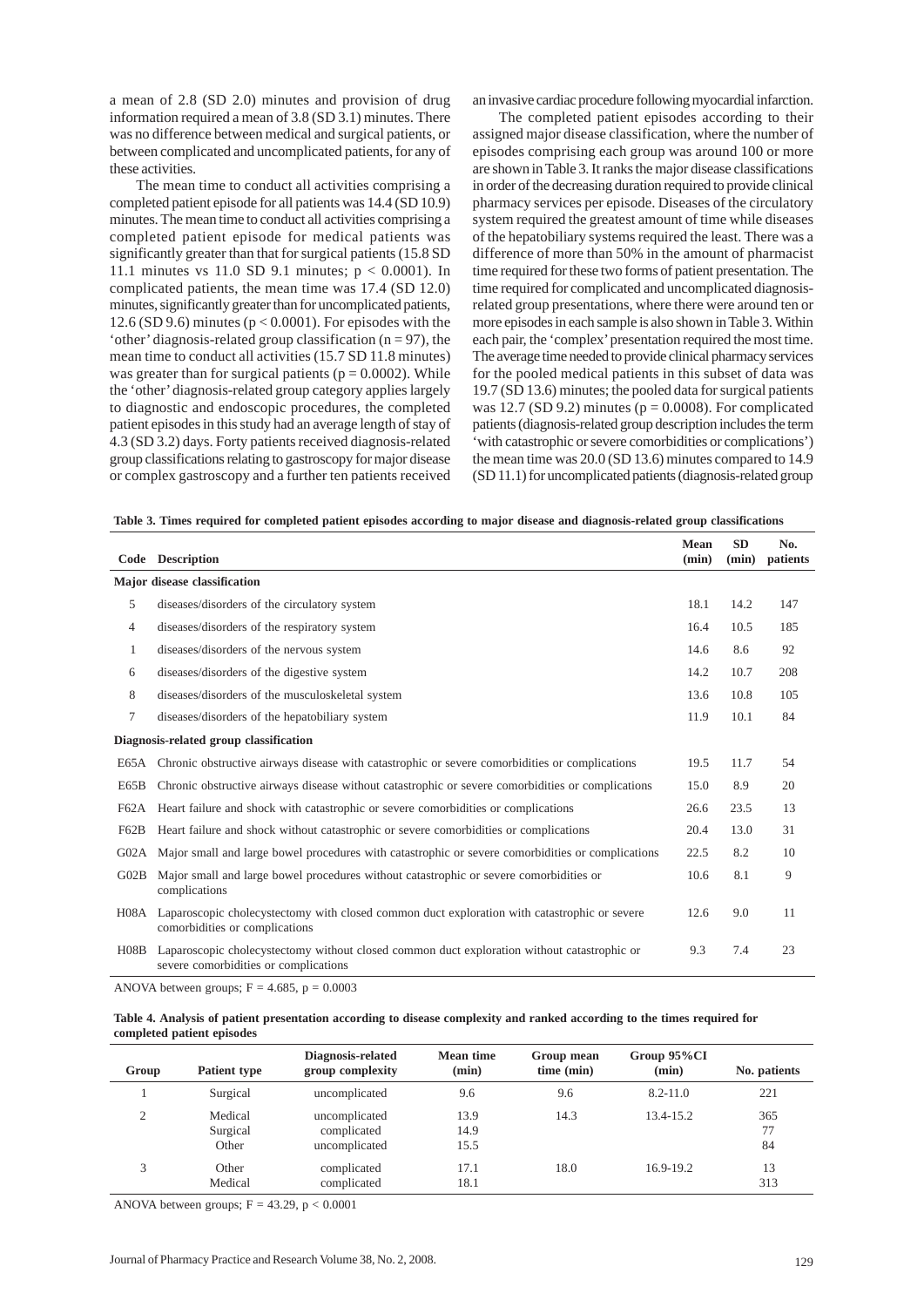description includes the term 'without catastrophic or severe comorbidities or complications) ( $p = 0.0087$ ) (Table 3). Table 4 shows times for completed episode totals, further analysed according to diagnosis-related group complexity within patient types and ranked according to the times required to provide clinical pharmacy services to these groups of patients.

#### **DISCUSSION**

The results of this study represent activities recorded by pharmacists during the time sampling intervals—blocks of five working days once every four weeks over a five-month period. As the activities were discrete and complete at the time of recording, it was expected that they would be reflective of all the activities conducted over the duration of the study. However, episodes that included data recorded outside the five day time sampling intervals were excluded from analysis and these would have included longer episodes extending beyond the sampling intervals. The episode totals reported thereby represent a subset of episodes with shorter lengths of stay.

A 2006 analysis of the Australian pharmacy workforce, attempted to forecast the clinical pharmacist workforce needed to meet the requirements of the Australian Health Ministers' recommendation for the provision of pharmaceutical review for inpatients.15 This included estimates of the beds to pharmacist ratios for the provision of 'comprehensive' clinical pharmacy services and 'basic' clinical pharmacy services.

A 'comprehensive' clinical pharmacy service was characterised as the Society of Hospital Pharmacists of Australia's definition of a 'basic' clinical pharmacy service plus the additional services to achieve Principles 6, 8, 9 and 10 of the Australian Pharmaceutical Advisory Council's guidelines to achieve continuity in medication management.<sup>16,17</sup> A 'basic' clinical pharmacy service was defined to comprise an accurate medication history interview, assessment of current medication management and the provision of medicines information to patients.<sup>16</sup> The recommended beds to pharmacist ratio was 55 beds for medical patients and 62 beds for surgical patients, in an eight-hour day. This represents average daily time allocations per patient of 8.7 and 7.7 minutes for medical and surgical patients, respectively.

In this present study, the time required to conduct a medication history interview and medication reconciliation on admission was around 10 minutes. The interventions to treatment and clinical review of the medical record or pathophysiology results both required about 5.5 minutes and medical order review required about 3.5 minutes. Medical patients and those with comorbidities and complications compounding their treatment were predictors of longer times to conduct these activities in all cases. These findings can be applied to the recently proposed beds to pharmacist ratios for the provision of 'basic' clinical pharmacy services.<sup>15</sup>

A pharmacist with a daily case load of 55 medical beds to which they are providing a 'basic' clinical pharmacy service, could expect ten new patients requiring admission interviews as well as interventions to correct medication admission errors and for other therapeutic recommendations. Approximately ten patients would need provision of medicines information on discharge and the remaining 45 patients would require ongoing medication management assessment. From the present study the activity times for medical patients indicates that a pharmacist could potentially achieve this in an eight-hour day. A similar conclusion could also apply to the recommended bed ratio for a 'basic' clinical pharmacy service to surgical beds.

However, higher patient turnovers and other factors such as the elements of travelling and unproductive time, would affect the ability to achieve these ratios. These factors, along with the assistance to prescribers with the Pharmaceutical Benefits Scheme, and involvement in clinical education, reduce the likelihood of achieving the proposed bed ratios.<sup>18,19</sup> Furthermore, a pharmacist's duty of care requires the pursuit of medication safety and therapeutic goals and this may be compromised by restricting the level of service to a 'basic' level for all patients. The data from the present study can thereby provide only qualified support for the proposed ratios for the provision of basic clinical pharmacy services to medical and surgical beds.15

In 1993, Howitt measured hospital pharmacy services provided to individual patient episodes of care. The provision of services was not quantified in units of time but expressed as clinical pharmacy workload in terms of the number of activities provided, multiplied by a 'relative value unit' for each type of service.20 Patient episodes fell into four groups that were classified according to the required clinical pharmacy input. The identified groupings were in ascending order of the input required as follows:<sup>20</sup>

- 1. those with a shorter length of stay (investigative or minor surgical procedure);
- 2. those with a general medical disorder requiring intermittent hospitalisation;
- 3. those requiring complex medical care (diabetes, receiving chemotherapy); and
- 4. those requiring intensive care or undergoing significant surgical or medical care.

Caution is required when comparing data from the present study with Howitt's report as different types of patient episodes were analysed. Howitt included day-admitted patients, intensive care patients, patients undergoing chemotherapy and patients receiving organ transplants. The present study involved overnight patients under the care of general medical and surgical units. Also in the present study, the subset of patients included had relatively short lengths of stay whereas Howitt included all completed episodes for which data were available. Notwithstanding the above differences, comparison shows that the pharmaceutical input required for completed patient episodes in our study was in the following ascending order  $(Table 4):$ 

- 1. surgical patients without a diagnosis-related group comorbidity or complexity;
- 2. medical patients without a diagnosis-related group comorbidity or complexity, patients undergoing less complicated investigations and surgical patients with a diagnosis-related group comorbidity or complexity; and
- 3. medical patients with a diagnosis-related group comorbidity or complexity and patients undergoing relatively complex investigational procedures.

There is a degree of similarity between these classifications and those reported by Howitt. In both studies, uncomplicated surgical patients required the least input and complex medical patients the most, and uncomplicated medical patients and complex surgical patients required intermediate input.

This study to our knowledge is the first published work that attributes the time to perform clinical pharmacy activities for individual patients. It has allowed the determination of average times needed to perform these activities and the identification of factors (type of patient presentation – medical or surgical – the major disease classification and the complexity of the individual diagnosis-related group presentation) that influenced these average times. Our study has provided new